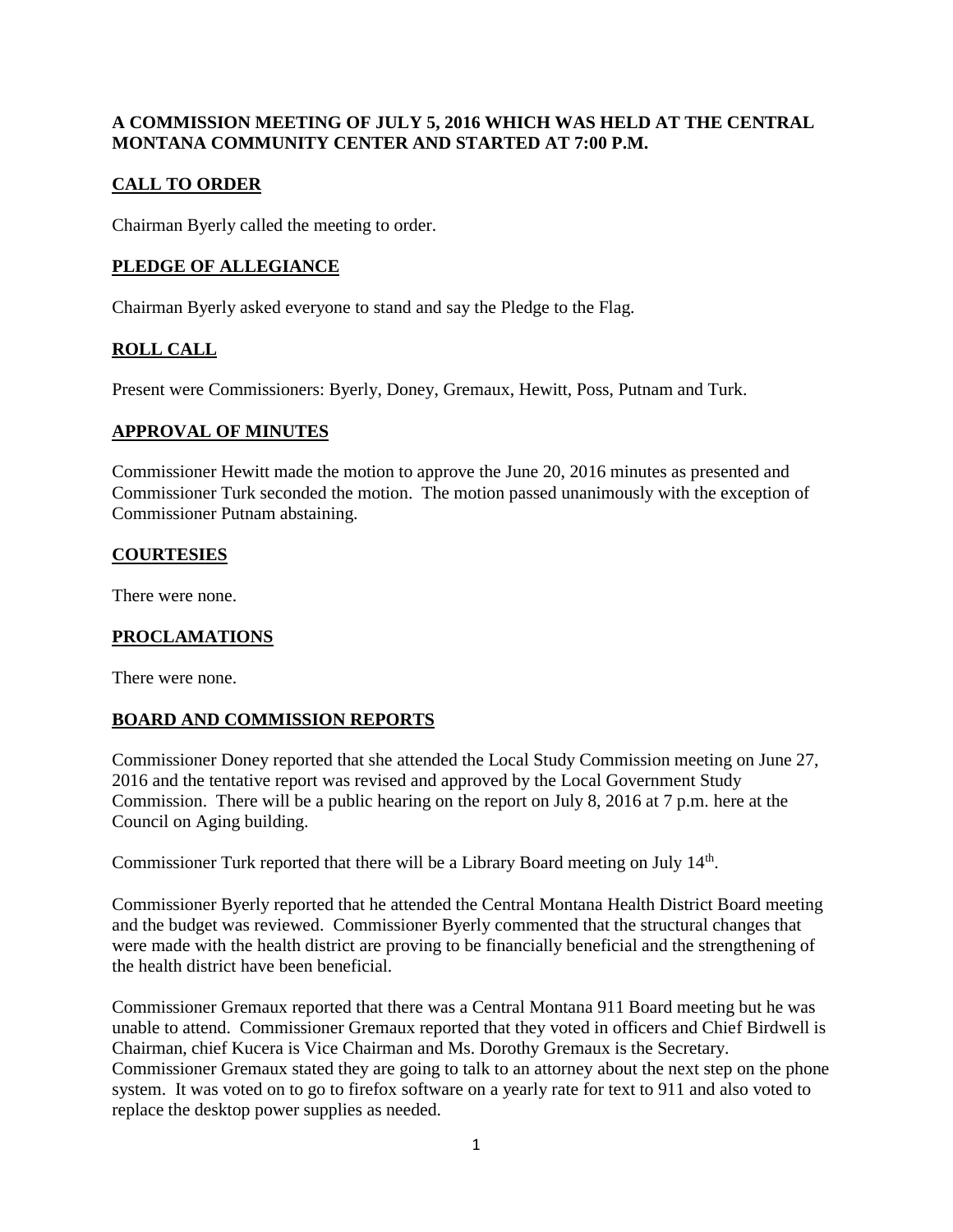Commissioner Hewitt reported that she would be attending the Airport Board on July 6<sup>th</sup> at 3 p.m.

Commissioner Putnam reported that the Parks and Recreation Board meets tomorrow, July 6<sup>th</sup> and she did attend the Central Montana Foundation Board meeting. The CMF did give money to the Boys and Girls Club for the improvements in the STEM room as was requested. There were a lot of thank you' s for all of the scholarships that were given.

# **CITY MANGER REPORT**

Interim City Manager Holly Phelps reported on the following issues:

The 4<sup>th</sup> of July weekend was filled with a lot of community activities.

The handrail was installed around the basement access to 301 Broadway. It will be powder coated next week.

The pool is open and with the warm weather attendance has been good. There have been very few problems reported. The contractor has begun installation of the sprinkler system.

The Public Works Department received an information grant from the Montana State Library. This will allow the department to purchase two tablets and GIS software that will allow the crew to collect and access data in the field. This will include water, sewer and storm features.

The City has not received the signed copy of the Fairgrounds or the Roundhouse Road easement from the County. Once we receive it we will bring it to the Commission for approval.

# **CONSENT AGENDA**

Commissioner Doney made the motion to approve the consent agenda as presented and Commissioner Putnam seconded the motion. The motion passed unanimously. The consent agenda was acknowledgement of the claims that have been paid from June 16, 2016 to June 29, 2016 for a total of \$265,776.79

## **REGULAR AGENDA – Resolutions, Ordinances & Other Action Items:**

1. Discussion and action on amending the general bargaining agreement to give a 1% increase to the general bargaining unit employees

Ms. Phelps explained that in 2015 the City Commission approved a union contract for three years with the general bargaining agreement. The general bargaining agreement is wastewater treatment plant, public works, city office, library and recreation. Ms. Phelps stated that at that time the employees did received a wage increase and negotiated cost of living increases for the subsequent two years. Ms. Phelps stated that the cost of living increase is .1% and as a goodwill offering to the employees she is asking to amend the contract for a onetime 1% increase. Commissioner Putnam made the motion to approve a 1% increase to the general bargaining agreement employees and Commissioner Turk seconded the motion. Commissioner Putnam stated that the common sense to maintain employees because the cost of hiring and training new employees is more than one percent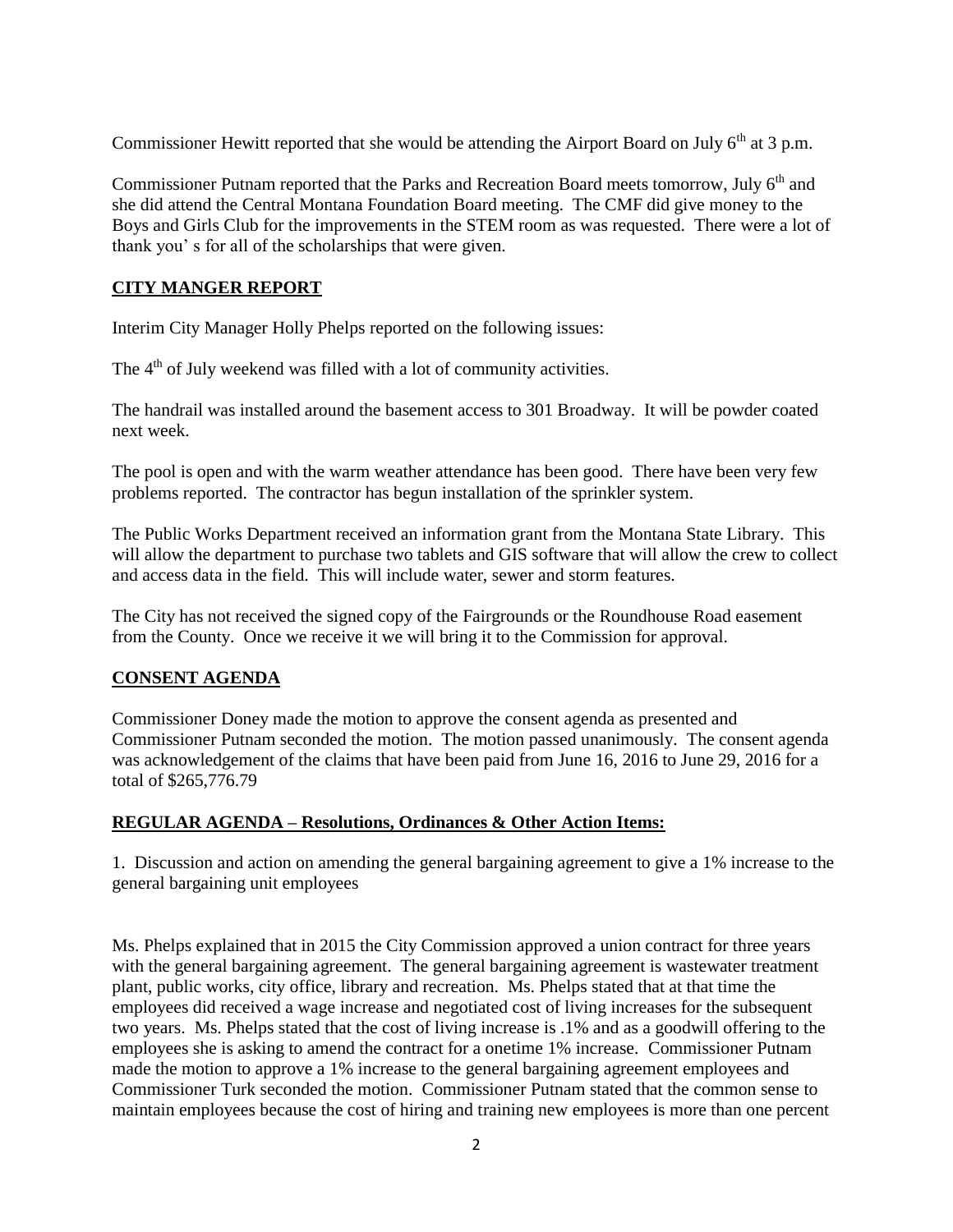and it makes a great deal of sense to go with 1%. Commissioner Byerly asked for comments from the audience and Commission. There being none, the question was called for and the motion passed unanimously. Commissioner Byerly stated that he wanted the employees to know that the City Commission was unanimous and strong in its support of the 1% increase and recognizes and appreciates the quality staff we have and know 1% isn't a lot but it is 10x what the contract calls for.

#### 2. Discussion and action on Resolution No. 3882, authorization of stipends

Ms. Phelps explained that in the packet is the resolution that is currently in place for the authorization of stipends to be paid to the City Commissioners. The resolution currently reads that City Commissioners will receive the stipend for up to two absences each fiscal year if needed for personal reasons. City Commissioner will receive the stipend for any other absence expressly approved by the Commission that is necessary in order to attend City business that conflicts with a regular commission meeting. Ms. Phelps further explained that this resolution was discussed at the last commission meeting and it was recommended the Commission come up with some wording and email it to the City Clerk for it to be included in the packets and no suggestions were received. Commissioner Putnam read the following; effective July 1, 2016 City Commissioners will receive a stipend throughout the fiscal year. The Commissioner must inform the City Manager or City Clerk of absence if at any time a Commissioner's attendance or lack thereof becomes a concern to a Commissioner and that Commissioner brings it forward to the Commission for review and discipline the Commission reserves the soul right to limit the stipend to a Commission based on attendance. Commissioner Putnam explained what this would do is it would remove the stipend from attendance and the only time attendance would be a factor with the stipend is if the Commissioners decided that that Commissioner's attendance was an issue and should be brought forth for discipline. Commissioner Hewitt stated that the issue of attendance was discussed a year ago and it was her understanding that many years ago Commissioners had quit attending the meetings. Commissioner Hewitt commented that this is her thoughts that the City Commissioner will receive the stipend for an absence due to conflicting City business, sudden illness or family emergency would be approved by the City Commission. Commissioner Hewitt would suggest 2 to 4 absences. Commissioner Turk commented that she was the only Commissioner on the Commission back in the day when we had an extensive leave for months on end and there was no pay during this time on the Commission. Commissioner Turk stated that she does agree with Commissioner Putnam's comment about the Commissioners controlling and commenting on excessive absences. Commissioner Turk commented that she has never had a job that she could take leave and get paid for it. Commissioner Turk explained that she feels the way it reads now it gives you two absences for personal reasons and being gone for City business was never quantified. Commissioner Gremaux commented it is not pay it is a stipend and has nothing to do with pay. Commissioner Gremaux stated it is a stipend to cover the extracurricular activities the Commission is involved in as part of the job of a Commissioner to cover printing, gas to get to meetings etc. Commissioner Putnam stated that she is very much in agreement with Commissioner Gremaux is that a stipend is never intended to be counted, you cannot put a number of attendances on it, you can put the Commission in charge of good standing concerning the stipend but you cannot put an attendance number on a stipend. Commissioner Doney asked that if there is no number that is assigned as Commissioner Putnam is indicating and in the previous terms when they had the problem of absenteeism and it was up to the Commissioners to bring it forward and they were reluctant to chastise another Commissioner and had no format to bring it forward. Commissioner Doney then asked what do you do if a Commissioner is gone for four or six months at a time and as a result the ward truly does not have representation this is accountability to the citizens who put you in office and if that individual does not have the wherewith all to get to those meetings and has no concern then the Commission is generally reluctant to chastise another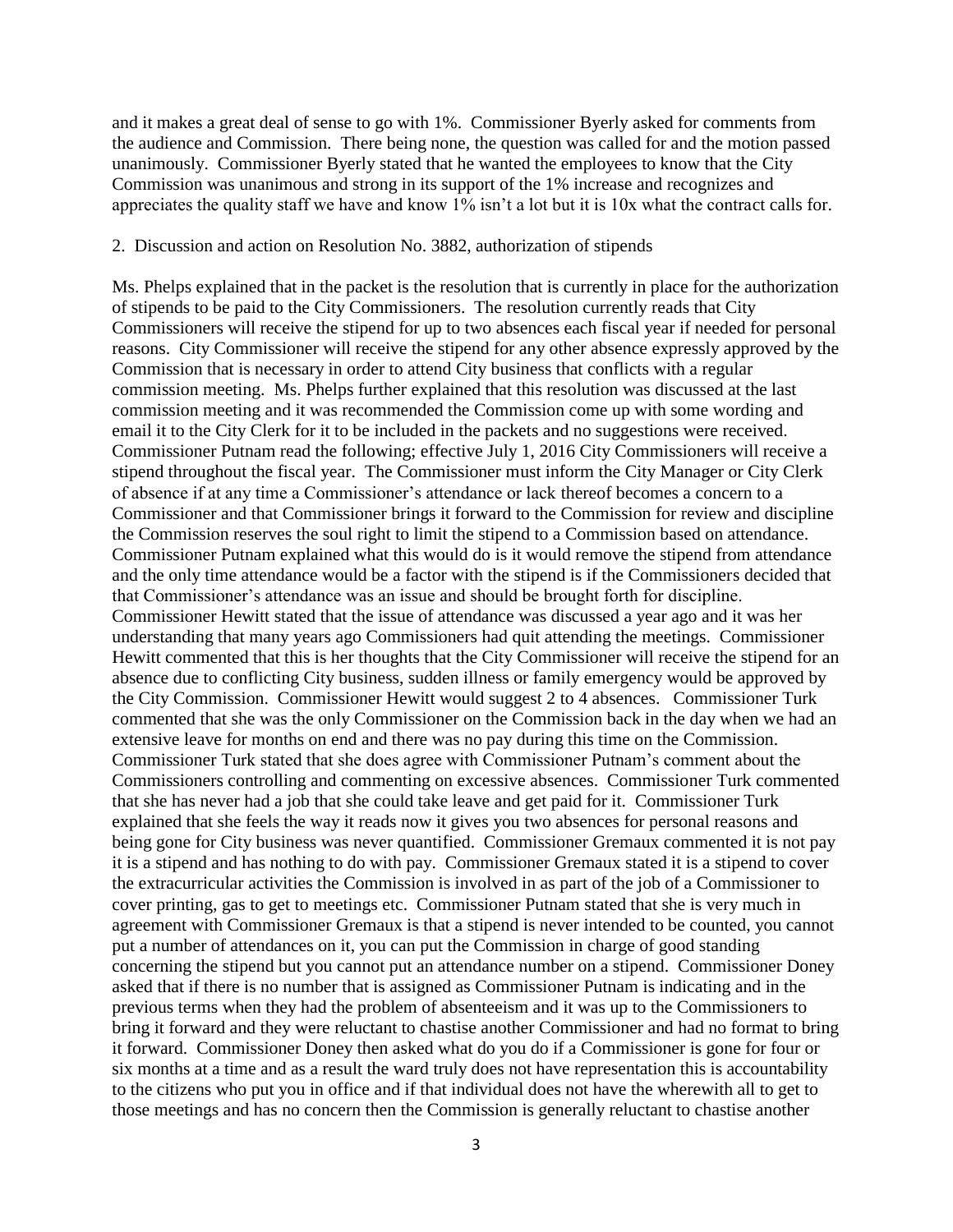Commissioner publicly. Commissioner Doney further stated you have no other mechanism but the number of absences outlined in the resolution. Commissioner Putnam stated that it should be the Commission and the fact that the Commission did not chastise a member that did not show up month after month. Commissioner Putnam stated that the Commission at that time was at fault. Commissioner Doney stated that the limiting absences gave some accountability. Commissioner Doney commented that regardless of the stipend she would in good conscious like them to be accountable for each other and an easy way to do that is outlining it in the resolution and four absences is almost twenty percent of the total meetings. Commissioner Putnam commented that she has to travel for work and that was the reason for two of the absences. Commissioner Putnam commented that the reason she brought this up before was that she did not get paid for the Commission meeting that was in conflict with the annual high school awards banquet that she attended on behalf of the Central Montana Foundation. Commissioner Putnam explained that she had already missed two meeting so she was not paid for that one and the outcome of the meeting was not exactly how I recall and my recollection is different than the minutes. Commissioner Gremaux stated that he is in agreement with Commissioner Doney and there should be some sort of a number for accountability. Commissioner Gremaux explained that he served on the last study commission and it was recommended that the City Commissioners be paid. The reason was to keep some continuity, encourage others to run and help minimize out of pocket expenses. Commissioner Poss commented that he understands both issues and should have some number and maybe address consecutive absences and that is where we need to address the issue. Commissioner Putnam stated that when the stipend is dependent on the attendance at the City Commission meetings then it also belittles the other activities you are involved in and the amount of time we spent on boards outside of the City Commission meetings. Commissioner Byerly stated that he does not sense any objection to the concept of a stipend for service on the City Commission versus payment for a meeting. Commissioner Byerly explained that from all of the discussion there needs to be some sort of trigger that indicates a Commissioner has missed x number of meetings in a fiscal year that would trigger a review or a committee of the whole. Commissioner Byerly stated that when the clerk sees a fourth missed Commission meeting would trigger a review. Commissioner Poss stated that you need to define what the review will be which could be a single Commission doing a follow up phone call and reporting back to the Commission. Commissioner Byerly commented that he thinks the issue should go to the Chairman and if the issue is with the Chairman then it should go to the Vice Chairman and the whole Commission has some stake in ensuring that the seven Commissioners are making a good faith effort to represent their wards. Commissioner Chairman stated that he as the Chairman has no problem with talking to a Commissioner and then it needs to be reported back to the Commission as a whole. Further discussion followed. Commissioner Byerly summarized that four absences for whatever reason would trigger the clerk would notify the chairman and the chairman speaks to the commission member and reports back to the commission. Commissioner Poss commented that he is okay with the four absences but consecutive absences need to be addressed and maybe it should be two consecutive non communicated absences trigger a call from the Chairman and then a follow up with the Commission. Commissioner Doney commented that accountability is very important. Commissioner Putnam commented that this City Commission has not had very many absences. Commissioner Turk commented that this was address last year at this time and now we are discussing it again and would like it to not be looked at again. Commissioner Byerly stated that the City Attorney will look at the resolution and changes and then bring it back to the Commission for approval.